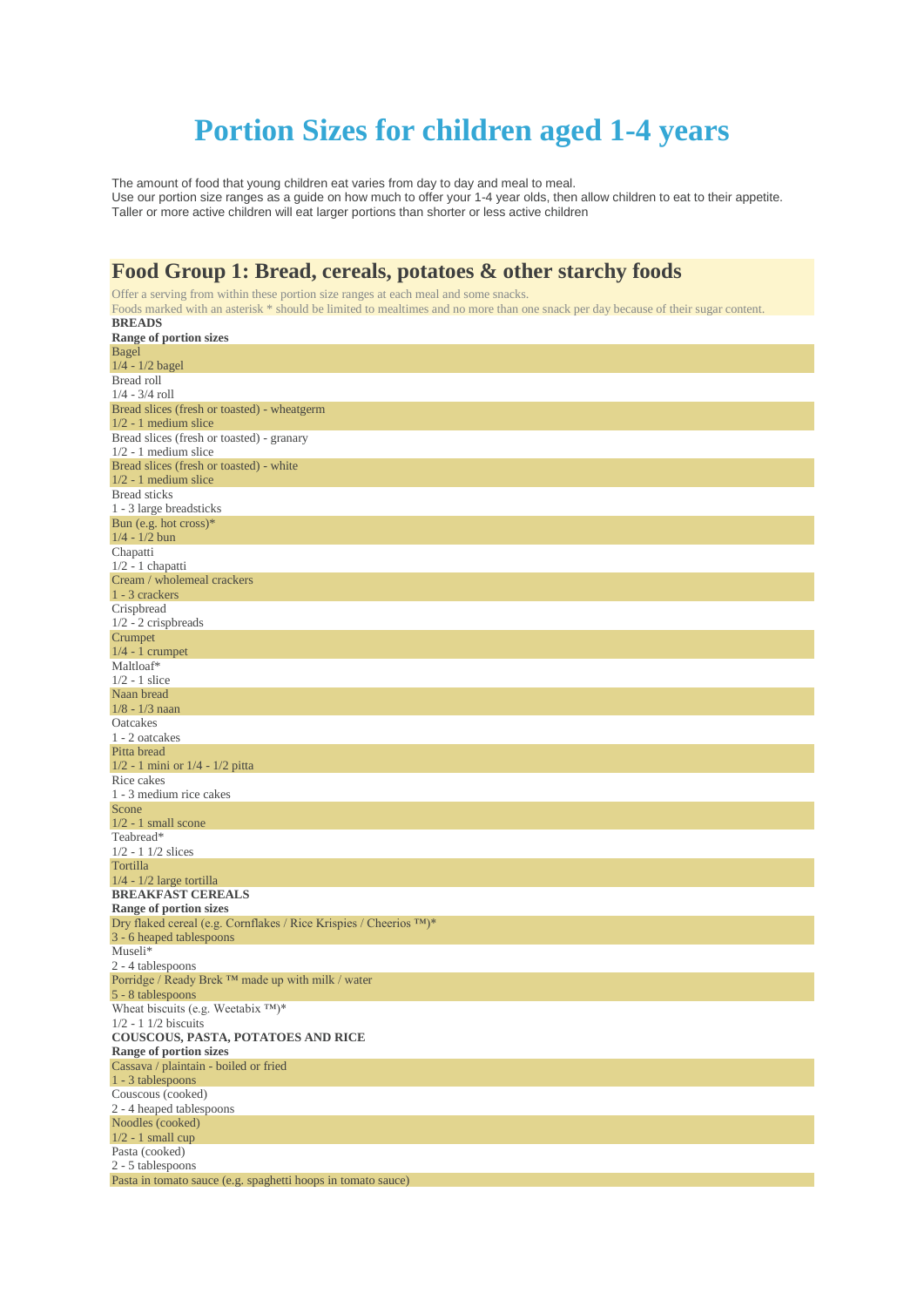| 2 - 4 tablespoons                  |
|------------------------------------|
| baked                              |
| $1/4 - 1/2$ medium potato          |
| boiled                             |
| $1/2 - 1$ 1/2 egg - sized potatoes |
| chips                              |
| 4 - 8 thick cut chips              |
| croquettes                         |
| 1 - 2 mini croquettes              |
| mashed                             |
| 1 - 4 tablespoons                  |
| roast                              |
| $1/2 - 1$ small potato             |
| waffles                            |
| $1/2 - 1$ waffle                   |
| wedges                             |
| 2 - 4 medium wedges                |
| Rice - boiled or fried             |
| 2 - 5 tablespoons                  |
|                                    |

#### **Food Group 2: Fruit and Vegetables**

Offer at least 1 - 2 servings at each meal and also offer them with some snacks. These are low energy, high nutrient foods - allow toddlers to eat larger portions if they wish to. Foods marked with an asterisk \* should be limited to mealtimes and no more than one snack per day because of their sugar content **FRUITS Range of portion sizes** Apple 1/4 - 1/2 medium apple Avocado 1/2 - 2 tablespoons Banana 1/4 - 1 medium banana Clementine / tangerine / mandarin 1/2 - 1 fruit Dried apricots / prunes 1 - 4 whole fruits Dried fruit snack bar\* 1/2 - 1(15g) bar Fruit salad  $1/2 - 1$  small bowl Grapes and berries (e.g. blackberries / blueberries / raspberries / strawberries) 3 - 10 small grapes / berries Kiwifruit / plum / apricot 1/2 - 1 fruit Mango 1/4 - 1/2 mango Melon 1/4 - 1 thin slice Orange 1/4 - 1/2 orange Peach / nectarine 1/4 - 1 whole fruit Pear 1/4 - 3/4 whole fruit Pineapple  $1/4 - 1$  medium slice Raisins / sultanas\* 1/2 - 2 tablespoons Stewed fruit / tinned fruit / fruit puree 2 - 4 tablespoons **VEGETABLES Range of portion sizes** Bamboo shoots 1/2 - 2 tablespoons Beetroot 1/2 - 2 tablespoons Broccoli / cauliflower 1 - 4 small florets or 1/2 - 2 tablespoons Brussels sprouts  $1/2 - 3$  sprouts Cabbage 1 - 3 tablespoons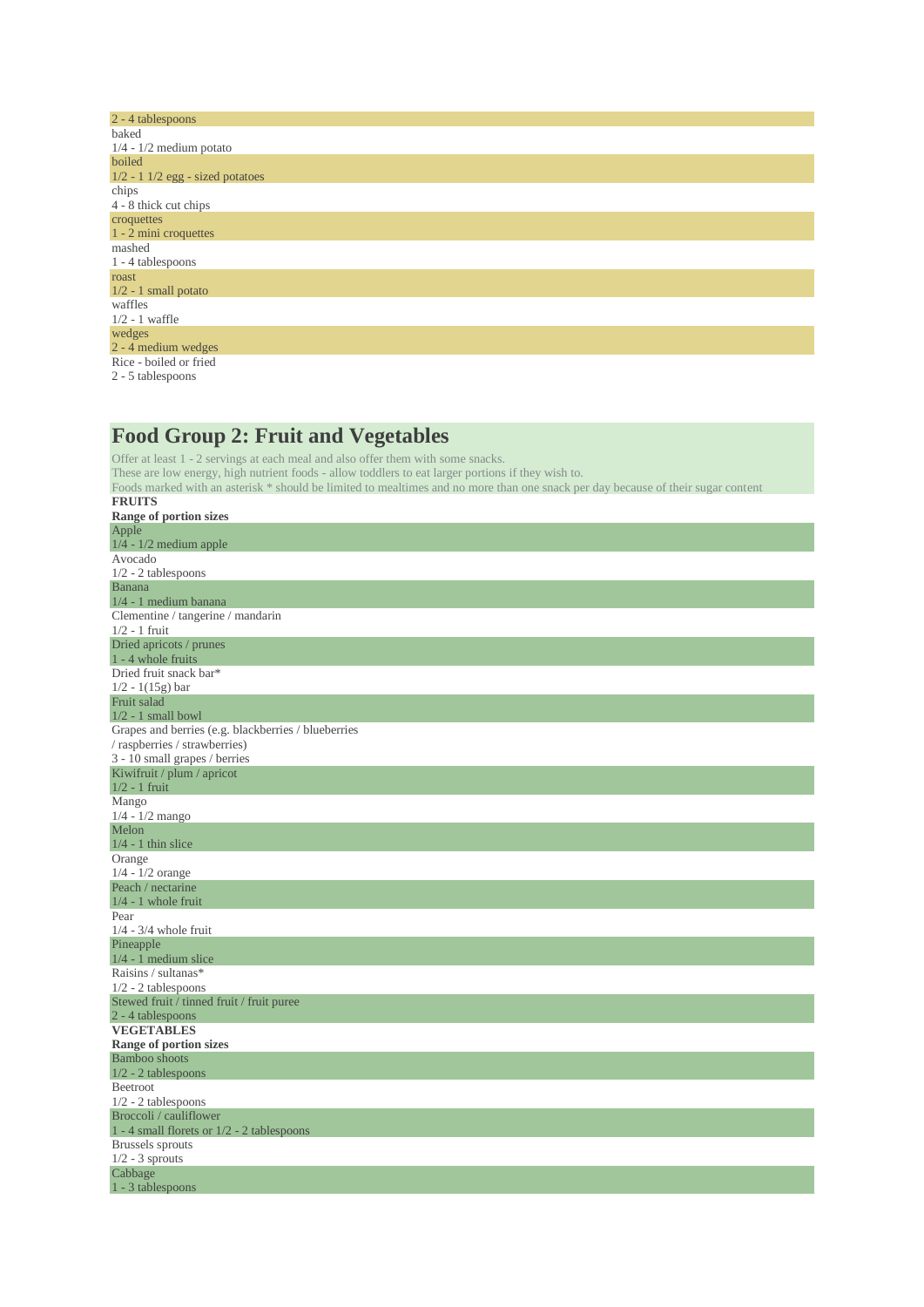| Carrot                                                         |
|----------------------------------------------------------------|
| 1 - 3 tablespoons $/ 2$ - 6 carrot sticks                      |
| Celery / cucumber / radishes / peppers / other salad vegetable |
| 2 - 8 small sticks / slices                                    |
| Cherry tomatoes                                                |
| 1 - 4 cherry tomatoes                                          |
| Courgettes / squash / okra / aubergine                         |
| $1/2 - 2$ tablespoons                                          |
| Green / French beans                                           |
| $1/2 - 2$ tablespoons                                          |
| Leeks / onions / shallots                                      |
| $1/2 - 2$ tablespoons                                          |
| Lettuce                                                        |
| 1 - 2 small leaves                                             |
| Mange touts                                                    |
| 2 - 8 mange touts                                              |
| Mixed vegetables                                               |
| $1/2 - 2$ tablespoons                                          |
| <b>Mushrooms</b>                                               |
| 1 - 4 button mushrooms                                         |
| Parsnip                                                        |
| $1/2 - 2$ tablespoons                                          |
| Peas                                                           |
| $1/2 - 2$ tablespoons                                          |
| Spring greens / spinach (cooked)                               |
| $1/2 - 2$ tablespoons                                          |
| Stir fried or roasted vegetables                               |
| $1/2 - 2$ tablespoons                                          |
| Swede / turnip                                                 |
| $1/2 - 2$ tablespoons                                          |
| Sweet corn                                                     |
| $1/2 - 2$ tablespoons                                          |
| Tomato                                                         |
| $1/4 - 1$ small tomato                                         |
| Vegetable soup                                                 |
| $1/2 - 1$ small bowl (60 - 125ml)                              |

# **Food Group 3: Milk, cheese and yogurt**

Offer a serving from within these portion size ranges about 3 times each day. An excess of these foods can reduce the appetite for ironcontaining foods from the other food groups so limit serving sizes to those indicated.

Milk should be given in a cup, mug or glass - not a bottle. Semi skimmed milk can be used from two years of age and skimmed milk from five years of age for children who eat a wide variety of foods, but changing is not necessary.

| <b>MILK</b>                                                  |
|--------------------------------------------------------------|
| Range of portion sizes                                       |
| <b>Breast milk</b>                                           |
| 5 - 10 minutes breastfeeding                                 |
| Cow's milk as a drink                                        |
| 1 cup of milk $(100 - 120 \text{ ml} / 3 - 40z)$             |
| Custard                                                      |
| 5 - 7 tablespoons                                            |
| Flavoured milk (e.g. chocolate / strawberry)                 |
| 1 cup of milk (100 - 120 ml / 3 - 4oz)                       |
| Formula milk, Growing Up milk or Calcium enriched soya milk* |
| 1 cup of milk $(100 - 120 \text{ ml} / 3 - 40z)$             |
| Milk pudding                                                 |
| 4 - 6 tablespoons                                            |
| Rice pudding                                                 |
| 2 - 5 tablespoons                                            |
| YOGURTS AND MILK PUDDINGS                                    |
| Range of portion sizes                                       |
| Yogurt                                                       |
| 1 average pot (125ml)                                        |
| Fromage frais                                                |
| 2 small pots (60g each)                                      |
| Calcium enriched soya dessert                                |
| 1 average pot (125ml)                                        |
| $Custard*$                                                   |
| 5 - 7 tablespoons                                            |
| Milk pudding*                                                |
| 4 - 6 tablespoons                                            |
| Rice pudding*                                                |
| 2 - 5 tablespoons                                            |
| <b>CHEESE</b>                                                |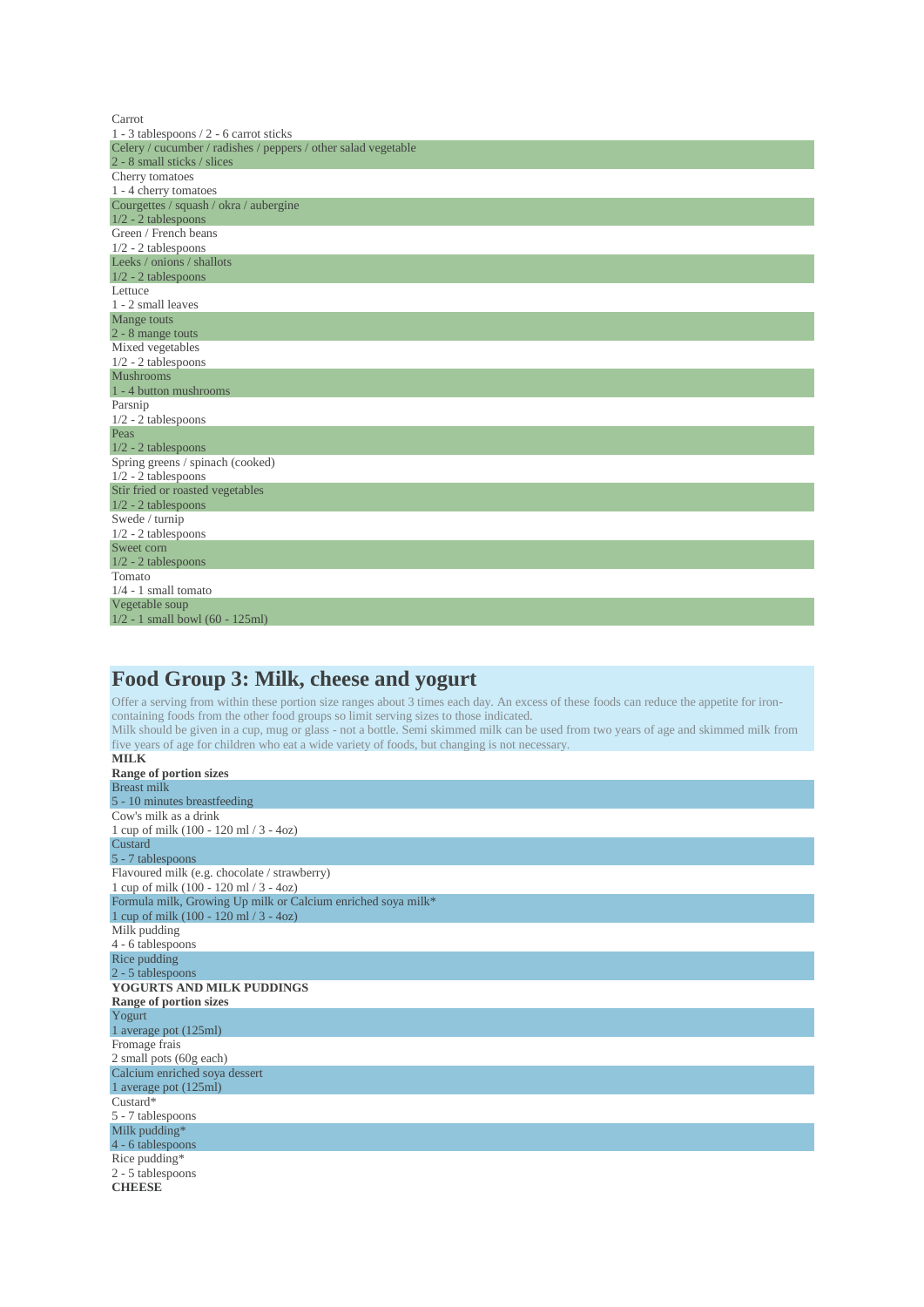| Range of portion sizes                                           |
|------------------------------------------------------------------|
| Cheese sauce                                                     |
| 1 - 4 tablespoons                                                |
| Cheddar / Edam / Parmesan / Brie / Camembert / Mozzarella        |
| In a sandwich or as a pizza topping                              |
| Cottage / ricotta cheese                                         |
| $1/2$ - 1 tablespoon in a sandwich                               |
| Grated cheese                                                    |
| 2 - 4 tablespoons as a pizza topping or in a sandwich            |
| Processed cheese                                                 |
| 15 - 21g (1 slice / 1 triangle or string / 1 Mini Babybel $TM$ ) |
| Spreadable cheese                                                |
| Thickly spread on a slice of bread                               |
|                                                                  |

### **Food Group 4: Meat, Fish, Eggs, Nuts and Pulses**

| Offer a serving from within these portion size ranges 2 - 3 times per day - twice for toddlers eating meat and fish and 3 times a day for |
|-------------------------------------------------------------------------------------------------------------------------------------------|
| vegetarians.<br><b>MEAT</b>                                                                                                               |
| Range of portion sizes                                                                                                                    |
| Bacon                                                                                                                                     |
| $1/4 - 1$ rasher                                                                                                                          |
| Beef                                                                                                                                      |
| $1/2 - 1$ slice                                                                                                                           |
| Beef burger / lamb burger without bun                                                                                                     |
| $1/4 - 1$ small burger                                                                                                                    |
| Chicken                                                                                                                                   |
| 1 - 2 small slices                                                                                                                        |
| Chicken drumsticks                                                                                                                        |
| $1/2$ - 1 drumstick                                                                                                                       |
| Chicken nuggets                                                                                                                           |
| 2 - 4 small nuggets                                                                                                                       |
| Chicken / turkey burger without bun                                                                                                       |
| $1/4 - 1$ small burger<br>Duck                                                                                                            |
| 1 - 2 slices of breast meat                                                                                                               |
| Frankfurter                                                                                                                               |
| $1/2$ - 1 small frankfurter                                                                                                               |
| Ham                                                                                                                                       |
| $1/2$ - 1 $\frac{1}{2}$ small slices 1 $\frac{1}{2}$ - 4 wafer thin slices                                                                |
| Lamb                                                                                                                                      |
| $1/2 - 1$ slice                                                                                                                           |
| Lamb's liver                                                                                                                              |
| $1/2 - 1$ thin slice                                                                                                                      |
| Liver pate                                                                                                                                |
| 1 - 2 tablespoons                                                                                                                         |
| Minced meat                                                                                                                               |
| 2 - 5 tablespoons                                                                                                                         |
| Pork<br>$1/2 - 2$ small slices                                                                                                            |
| Rabbit                                                                                                                                    |
| $1 - 2$ slices                                                                                                                            |
| Salami                                                                                                                                    |
| $1 - 2$ slices                                                                                                                            |
| Sausages                                                                                                                                  |
| $1/4 - 1$ medium sausage                                                                                                                  |
| Sausages - cocktail                                                                                                                       |
| 1 - 3 cocktail sausages                                                                                                                   |
| Turkey                                                                                                                                    |
| 1 - 2 slices of breast or dark meat                                                                                                       |
| <b>FISH</b>                                                                                                                               |
| Range of portion sizes                                                                                                                    |
| Fish: white / oily fresh fish                                                                                                             |
| $1/4$ - 1 small fillet or 1 - 3 tbsp<br>Shell fish: prawns, mussels etc.                                                                  |
| $1/2 - 2$ tablespoons                                                                                                                     |
| Taramasalata                                                                                                                              |
| 1 - 2 tablespoons                                                                                                                         |
| Tinned fish in a sandwich / salad (e.g. tuna / salmon / sardines)                                                                         |
| $1/2 - 1$ 1/2 tablespoons                                                                                                                 |
| <b>EGGS</b>                                                                                                                               |
| Range of portion sizes                                                                                                                    |
| Omelette (1 egg)                                                                                                                          |
| $1/2 - 1$ omelette                                                                                                                        |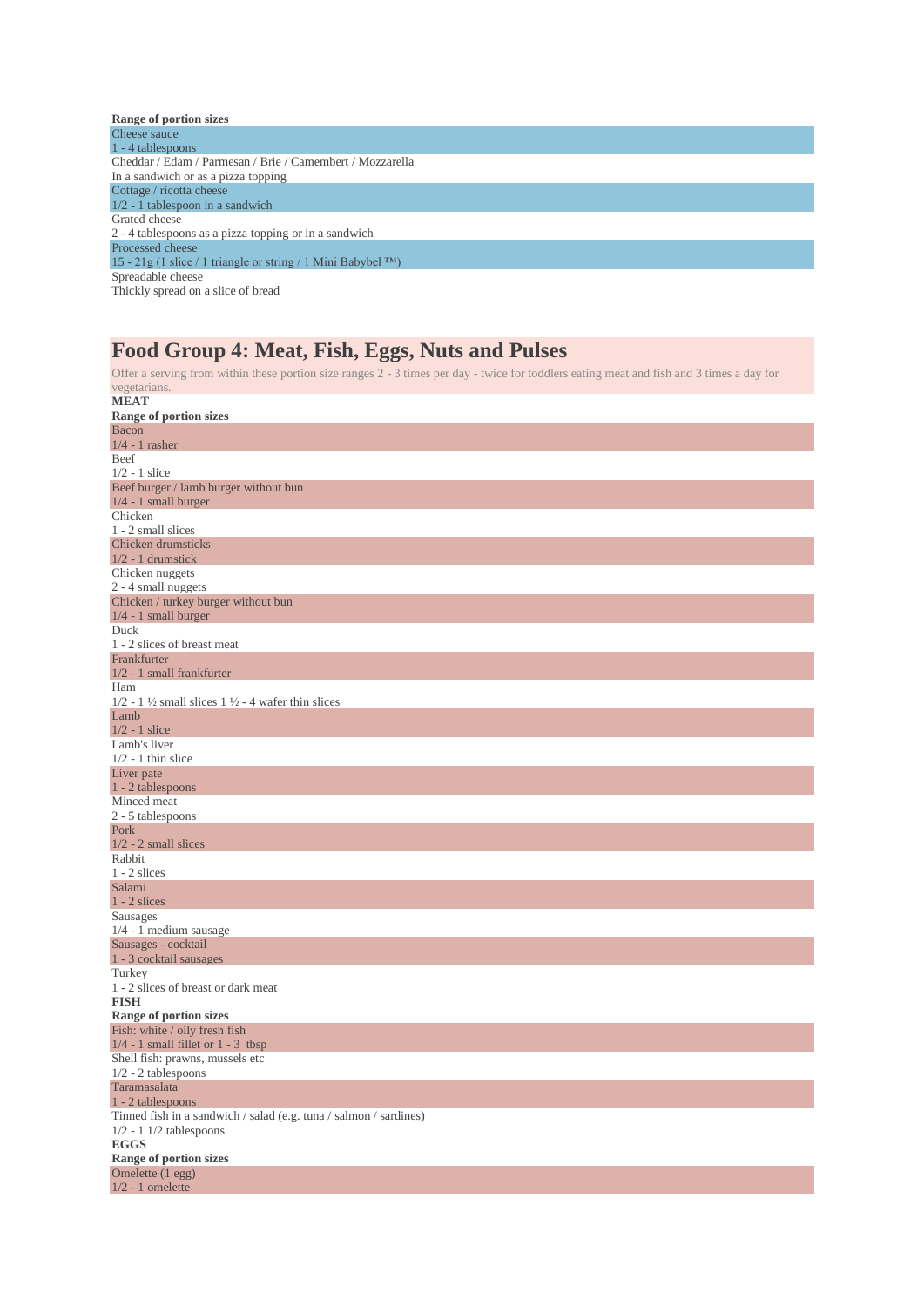| Poached / boiled / fried                            |
|-----------------------------------------------------|
| $1/2 - 1$ egg                                       |
| Scrambled egg                                       |
| 2 - 4 tablespoons                                   |
| <b>NUTS</b>                                         |
| Range of portion sizes                              |
| Ground, chopped or crushed nuts                     |
| 1 - 2 tablespoons                                   |
| Peanut butter or other nut butters                  |
| $1/2$ - 1 tablespoon or thinly spread on bread      |
| <b>PULSES</b>                                       |
| Range of portion sizes                              |
| Baked beans in tomato sauce                         |
| 2 - 4 tablespoons                                   |
| Bhajis or pakora made with chickpea flour           |
| $1/2 - 1$ ½ bhajis or pakoras                       |
| Chickpeas / hummus                                  |
| 1 - 2 tablespoons                                   |
| Dhal / cooked lentils                               |
| 2 - 4 tablespoons                                   |
| Falafels                                            |
| 1 - 3 mini falafels (25g each)                      |
| Red kidney beans / bean salad / other starchy beans |
| 2 - 4 tablespoons                                   |
| Tofu                                                |
| 2 - 4 tablespoons                                   |
| <b>SOUP</b>                                         |
| Range of portion sizes                              |
| Homemade soups with meat / fish / pulses            |
| 1 small bowl (90 - 125ml)                           |

## **Food Group 5: Foods high in Fat and Sugar**

Toddlers under two years of age have lower energy requirements and should not be offered sweet puddings, cakes, biscuits, confectionery, chocolate or savoury snacks such as crisps.

| <b>Biscuits, cakes and puddings</b>                             |
|-----------------------------------------------------------------|
| Include once a day.                                             |
| <b>BISCUITS</b>                                                 |
| Range of portion sizes                                          |
| Chocolate coated                                                |
| $1/2 - 1$ biscuit                                               |
| Digestive (plain)                                               |
| $1/2 - 1$ biscuit                                               |
| Fruit (e.g. garibaldi)                                          |
| 1 - 2 biscuits                                                  |
| Plain (e.g rich tea / ginger nut)                               |
| 1 - 2 biscuits                                                  |
| Sandwich (e.g. bourbon / custard cream)                         |
| $1/2 - 1$ biscuit                                               |
| <b>CAKES</b>                                                    |
|                                                                 |
| Cake - style pudding with fruit (e.g. apple sponge cake)        |
| 2 - 4 tablespoons                                               |
| Cake - style pudding without fruit (e.g. sticky toffee pudding) |
| 2 - 4 tablespoons                                               |
| Cup cake                                                        |
| $1/2 - 1$ (25g) cup cake                                        |
| Fruit cake                                                      |
| $1/2 - 1$ slice                                                 |
| Madeira / swiss roll / sponge                                   |
| $1/4 - 1/2$ slice                                               |
| Cereal bar                                                      |
| $1/2 - 1$ (20g) bar                                             |
| Chocolate mousse                                                |
| 1 - 3 tablespoons                                               |
| Croissant (plain)                                               |
| $1/2 - 1$ (45g) pastry                                          |
| Danish / chocolate croissant                                    |
| $1/4$ - $1/2$ medium pastry                                     |
| Muffin                                                          |
| $1/8 - 1/4$ of a large (125g) muffin                            |
| <b>PUDDINGS</b>                                                 |
|                                                                 |

Fruit crumble (e.g. apple or rhubarb crumble)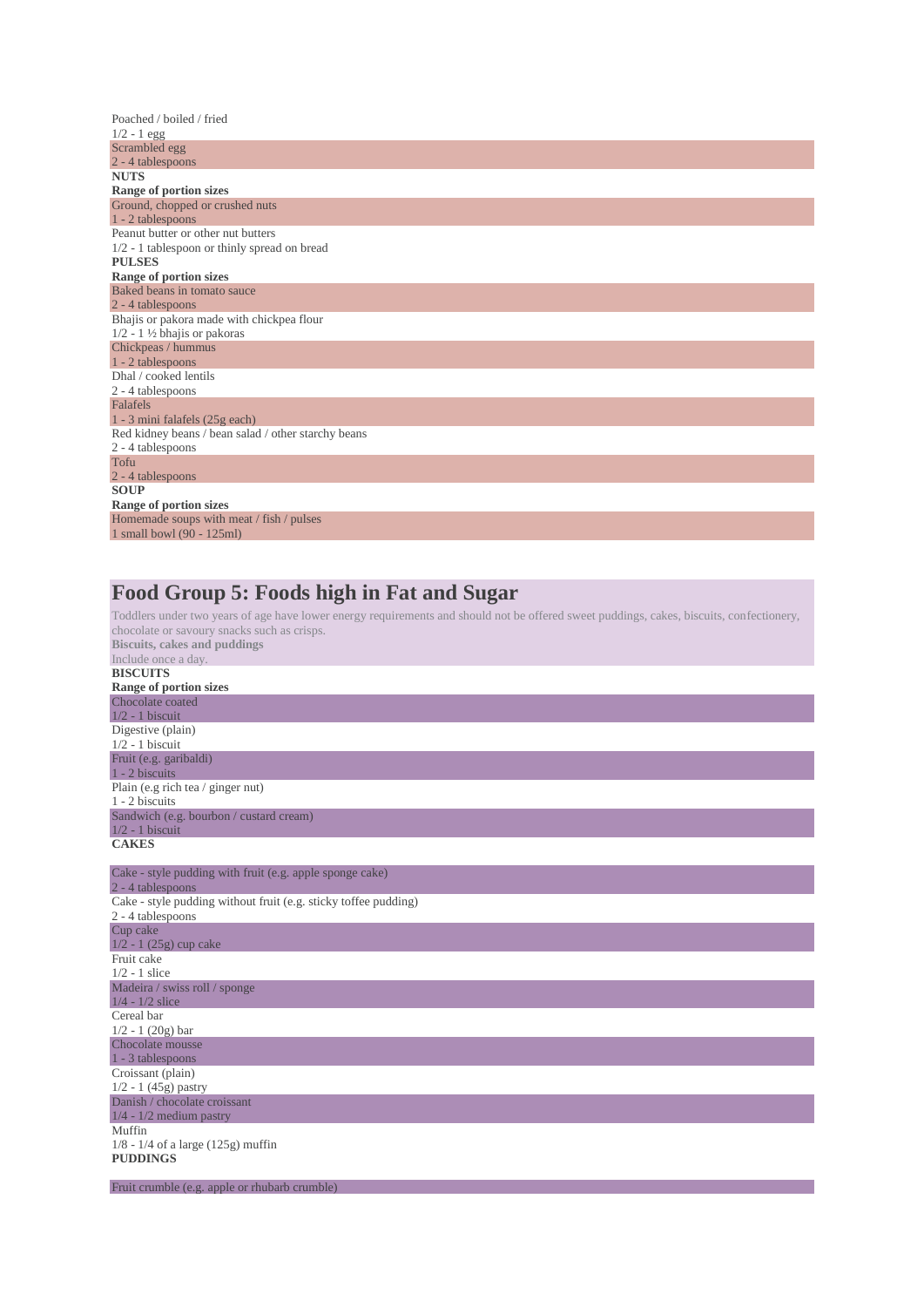| 2 - 4 tablespoons<br>Fruit pie or tart (e.g. apple pie / apricot tart)                                                  |
|-------------------------------------------------------------------------------------------------------------------------|
| $1/2 - 1$ small slice<br>Fruit sorbet / smoothie                                                                        |
| 2 - 3 tablespoons                                                                                                       |
| Ice cream<br>2 - 3 heaped tablespoons                                                                                   |
| <b>Jelly</b>                                                                                                            |
| 2 - 4 tablespoons<br>Pancake                                                                                            |
| $1/2 - 1$ small pancake<br>Trifle                                                                                       |
| 2 - 4 tablespoons                                                                                                       |
|                                                                                                                         |
| <b>Fats and oils</b>                                                                                                    |
| Include 2 servings per day<br><b>FATS AND OILS</b>                                                                      |
| Range of portion sizes                                                                                                  |
| Butter / margarine<br>thinly spread - 1 teaspoon                                                                        |
| Double cream<br>1 tablespoon                                                                                            |
| Mayonnaise / salad cream / oil / vinegar dressing                                                                       |
| $1 - 2$ teaspoons<br>Oil for frying - rapeseed oil is best                                                              |
| 1 teaspoon                                                                                                              |
|                                                                                                                         |
| Sauces and sweet and savoury spreads                                                                                    |
| Include 1 serving per day<br>SAUCES AND SWEET AND SAVOURY SPREADS                                                       |
| Range of portion sizes                                                                                                  |
| Chocolate spread<br>thinly spread - 1 teaspoon                                                                          |
| Honey / jam / marmalade / syrup                                                                                         |
| thinly spread - 1 teaspoon<br>Gravy                                                                                     |
| 1 - 2 tablespoons                                                                                                       |
| Tomato ketchup / brown or BBQ sauce<br>1 - 2 teaspoons                                                                  |
| Added sugar<br>$1/2 - 1$ teaspoon                                                                                       |
|                                                                                                                         |
| Confectionery, sweet drinks and savoury snacks                                                                          |
| Limit these foods to occasional mealtimes - no more than one item once a week.<br><b>CONFECTIONERY AND SWEET DRINKS</b> |
| Range of portion sizes                                                                                                  |
| Bar of chocolate / chocolate - coated biscuit bar<br>2 - 4 squares or a funsize chocolate bar                           |
| <b>Boiled</b> sweets                                                                                                    |
| $1 - 2$ sweets<br>Chocolate buttons                                                                                     |
| 6 - 8 small buttons                                                                                                     |
| Ice lolly<br>$1/4$ - $1/2$ small ice lolly                                                                              |
| Popcorn - sweet                                                                                                         |
| $1/2 - 1$ small cup<br>Soft Sweets (e.g. jelly tots / jelly beans)                                                      |
| $2 - 4$ sweets                                                                                                          |
| Diluted squashes<br>100-120ml / 3-4oz                                                                                   |
| Fruit juices                                                                                                            |
| 100-120ml / 3-4oz<br><b>SAVOURY SNACKS</b>                                                                              |
| Range of portion sizes                                                                                                  |
| Bombay mix<br>1 - 3 teaspoons                                                                                           |
| Corn / Tortilla chips<br>$4 - 6$ chips                                                                                  |
| Crisps and packet snacks (e.g. Wotsits TM / Hula hoops TM)                                                              |
| 4 - 6 crisps / Wotsits ™ / Hula hoops ™<br>French fries - thin (fast food)                                              |
| $6 - 10$ fries                                                                                                          |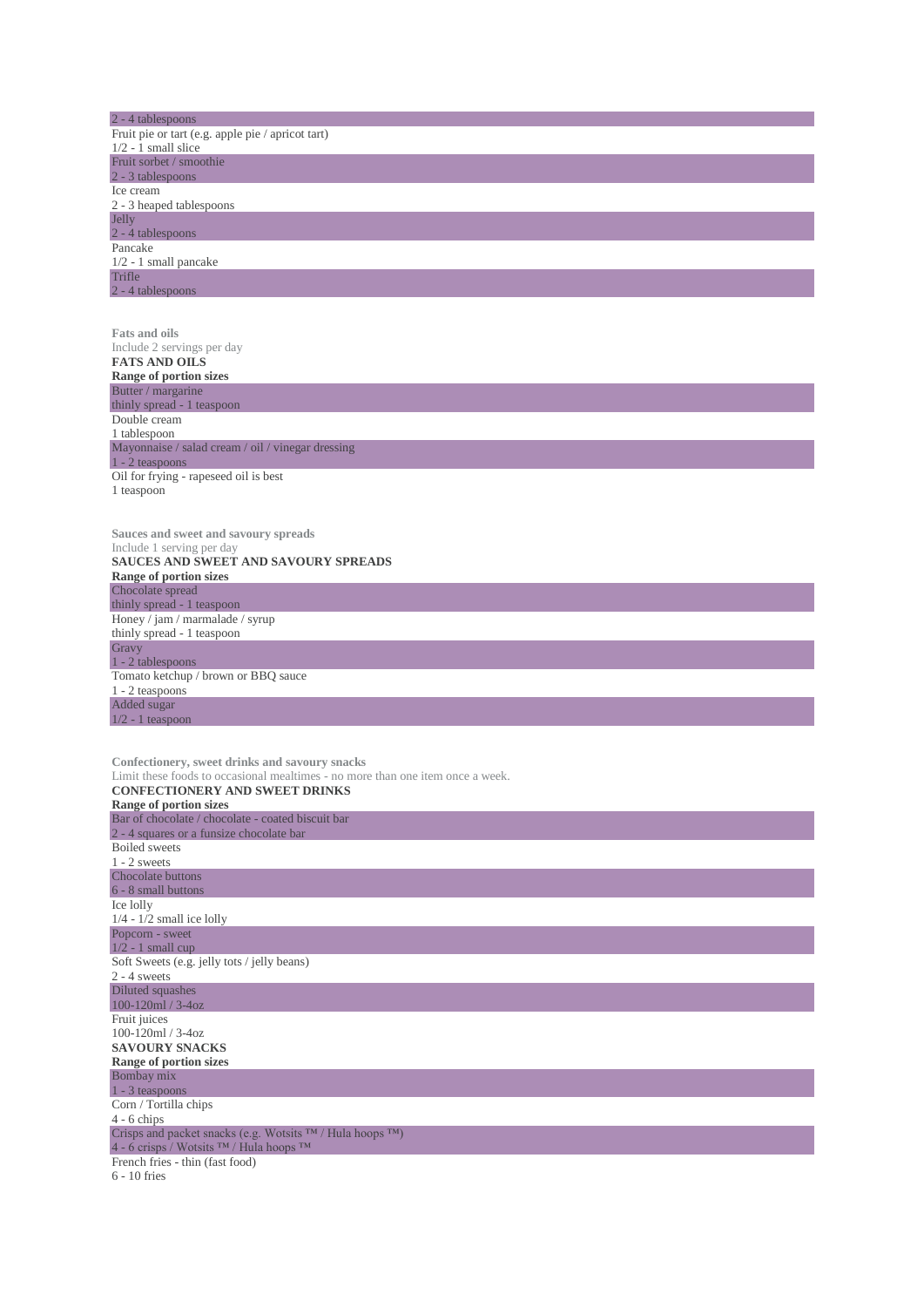Fried flatbreads (e.g. puris / parathas) 1/8 - 1/4 small puris or parathas Popcorn - unsweetened  $1/2 - 1$  small cup Poppadoms 1/2 - 1 poppadom Vegetable crisps

4 - 6 crisps

| Portions with foods from more than one food group                                                                                                                                     |
|---------------------------------------------------------------------------------------------------------------------------------------------------------------------------------------|
| The food groups included in each portion are shown in the third column of each table.<br>CASSEROLES, CURRIES, STEW OR STIR FRY<br><b>Range of portion sizes</b><br><b>Food Groups</b> |
| Meat / chicken / fish / pulses with vegetable based sauce and potatoes<br>3 - 6 tablespoons<br>$1, 2$ and $4$                                                                         |
| Meat / chicken / fish / pulses with vegetable based sauce without potatoes<br>2 - 5 tablespoons                                                                                       |
| 2 and 4<br><b>FISH PRODUCTS</b><br><b>Range of portion sizes</b>                                                                                                                      |
| <b>Food Groups</b><br>Fish battered or in breadcrumbs<br>1 - 3 heaped tablespoons<br>4 and 5                                                                                          |
| Fish cakes<br>$1/2 - 1$ (90g) fish cake                                                                                                                                               |
| 1 and 4<br>Fish fingers<br>$1 - 2$ fish fingers<br>4 and 5                                                                                                                            |
| Fish and potato pie.<br>2 - 6 tablespoons<br>1 and 4<br><b>PASTA DISHES</b><br><b>Range of portion sizes</b>                                                                          |
| <b>Food Groups</b><br>Lasagne (meat)<br>2 - 5 tablespoons<br>1 and 4                                                                                                                  |
| Lasagne (vegetable)<br>2 - 5 tablespoons<br>1 and 2                                                                                                                                   |
| Macaroni cheese<br>2 - 5 tablespoons<br>1 and $3$                                                                                                                                     |
| Ravioli (meat)<br>2 - 5 tablespoons<br>1 and 4                                                                                                                                        |
| Ravioli (vegetable)<br>2 - 5 tablespoons<br>1 and $2$                                                                                                                                 |
| Spaghetti bolognese<br>3 - 5 tablespoons<br>1 and 4<br>PIZZAS<br><b>Range of portion sizes</b>                                                                                        |
| <b>Food Groups</b><br>Pizza (meat / vegetable / cheese toppings)<br>1 - 2 small slices $/ 1/4$ - 1 mini (70g) pizza                                                                   |
| 1, 3 and 4<br>Pizza (vegetarian toppings)<br>1 - 2 small slices $/ 1/4$ - 1 mini (70g) pizza<br>1 and 3<br>PIES AND PASTRIES<br><b>Range of portion sizes</b><br><b>Food Groups</b>   |
| Shepherds pie / cottage pie<br>2 - 5 tablespoons<br>$1$ and $4$                                                                                                                       |
| Meat pie in pastry<br>2 - 4 tablespoons                                                                                                                                               |